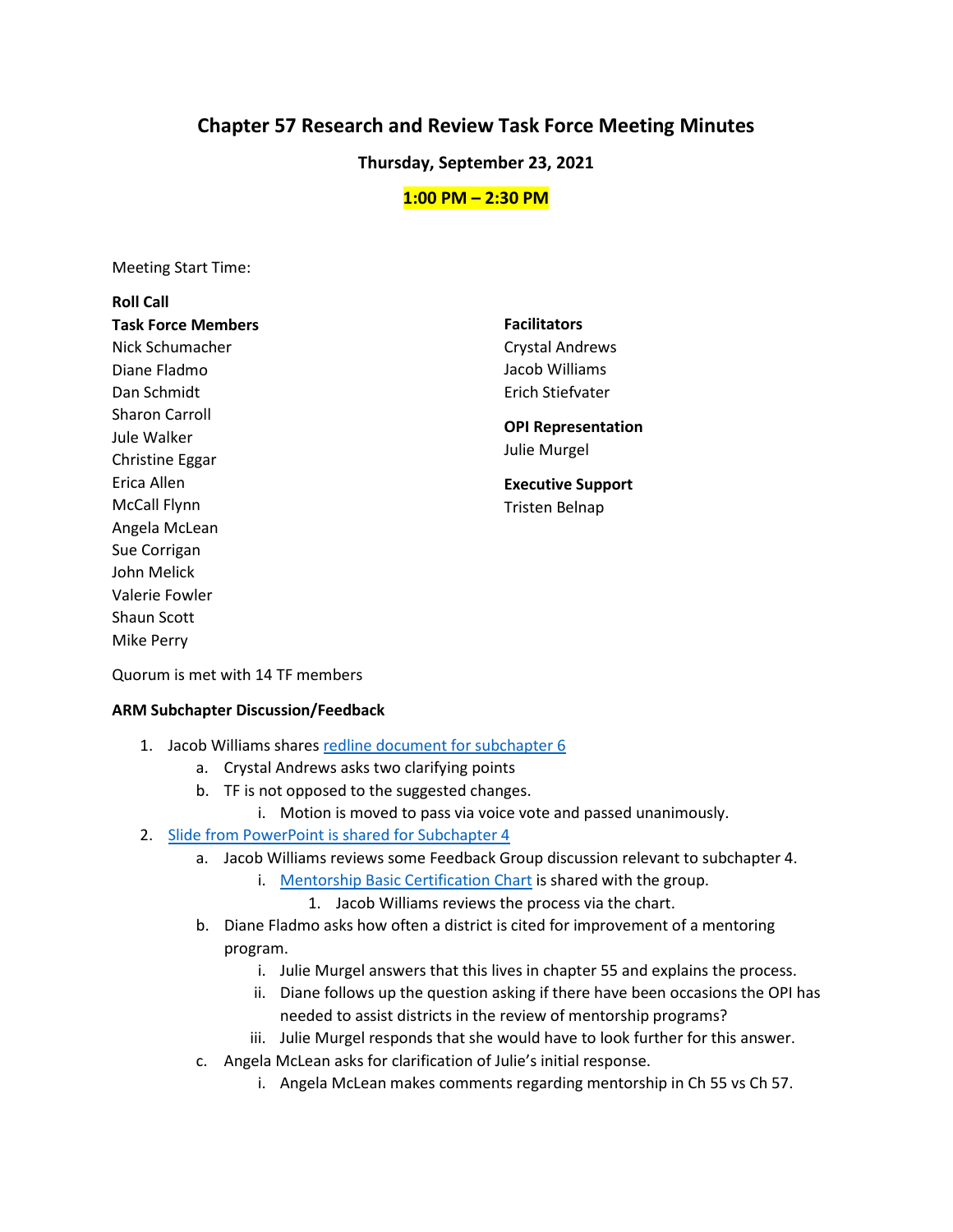- d. Jule Walker makes comments that Mentorship should be addressed whether it is in ch55 or ch57.
	- i. Crystal Andrews makes comment that if TF
- e. TF votes on whether mentorship should be included in ch 57 or not
	- i. McCall Flynn Yes
	- ii. Erica Allen Yes
	- iii. Jule Walker No
	- iv. Mike Perry No
	- v. Nick No
	- vi. Angela Yes
	- vii. Diane Yes
- f. Vote passes
	- i. Yes: 8
	- ii. No: 5

## 3. [Chart is shared for tiered licensure including mentorship](https://tinyurl.com/MT57400)

- a. John Melick clarifies comments made from previous meeting.
	- i. Discussion and clarification around mentorship in accreditation between John Melick and Julie Murgel.
- b. John Melick voices concern about reciprocity and out of state applicants that have gotten licensed through a nontraditional route.
	- i. Julie Murgel makes comment that often times the applicant is denied a 2 or 1 but given a 5.
- 4. Vote on the addition of language [for provisional license "Montana Approved EPP Program".](https://docs.google.com/presentation/d/1KTh8A2tAgaIC2Oex-uezCBhit24px8eC/edit?usp=sharing&ouid=103980653118195900680&rtpof=true&sd=true) (slide 8)
	- a. Erica Allen No
	- b. Jule Walker No
	- c. Mike Perry No
	- d. Nick Schumacher No
	- e. John Melick Yes
	- f. Diane Fladmo Yes
	- g. Shaun Scott No
		- i. Vote does not pass
			- 1. Yes: 5
			- 2. No: 9
- h. Christine Eggar No
- i. Dan Schmidt No
- j. Angela McLean Yes
- k. McCall Flynn Yes
- l. Sharron Carroll Yes
- m. Sue Corrigan No
- n. Val Fowler No
- 5. Discussion of PRAXIS in tiered licensure[, Mentorship Basic Certification Chart is shared](https://tinyurl.com/MT57400)
	- a. Discussion of if PRAXIS is needed in licensure and when it would be necessary.
	- b. Julie Murgel asks if the PRAXIS should be used as a level of competency to gain a license? The answer should be yes or no. then, determine the if then questions.
		- i. The next layer would be a conversation of how it measures Competency
	- c. Sue Corrigan comments that there is data that shows testing does not identify a quality educator in general.
		- i. TF shows support for this comment.
	- d. Sharon Carroll comments that the BOPE with support of the OPI that the pass-fail scores were adjusted, comments that this could be done again.
- viii. Christine Yes
- ix. John Yes
- x. Dan Schmidt No
- xi. Sharon Caro Yes
- xii. Sue Yes
- xiii. Val No